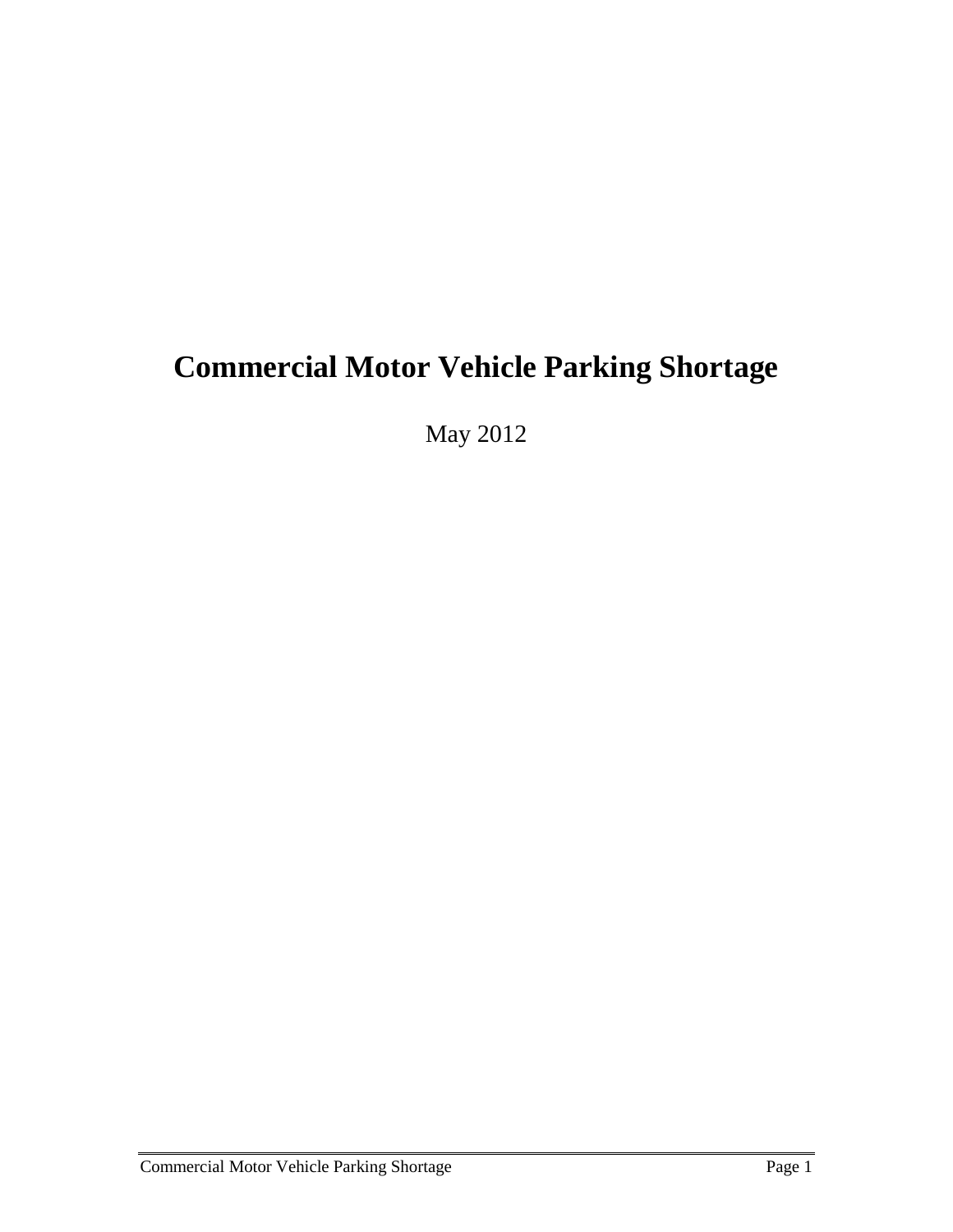## **Table of Contents**

## **Executive Summary**

The Conference Report accompanying the Consolidated and Further Continuing Appropriations Act of 2012, Pub. L. No. 112-55, 125 Stat. 552 requested the Federal Highway Administration (FHWA) to: "study the shortage of commercial motor vehicle parking, including the impact of such on operators' compliance with federal safety requirements, and to report findings to the Committees on Appropriations within 180 days of enactment of this Act." Several national studies have estimated the scope of the truck parking shortage, examined the role of public and private sectors in addressing the shortage, and defined safety implications tied to the shortage of truck parking opportunities. Of significant note, the FHWA convened a "Rest Area Forum" in 1999 and published the *Study of Adequacy of Commercial Truck Parking Facilities* in 2002. The study found that existing demand for truck parking spaces outstripped the available supply, projected increases in vehicle miles of travel by truck would worsen the problem, and truck parking shortages have safety implications. Other national studies published during that time reached similar conclusions. This report updates the major findings of these studies with current estimates and forecasts of long-distance truck activity, information from the Truck Parking Pilot Grant Program, and observations made by the safety enforcement community.

Although the updated information in this report is largely anecdotal, the evidence indicates that truck parking shortages remain widespread and, at least in some geographic areas, acute. Anticipated growth in truck movements will exacerbate the shortages unless there is improved utilization of existing parking capacity and investment in additional capacity. The private sector invests in commercial truck stops where profitable, and the FHWA recommended in 2002 additional actions such as creating public-private partnerships to provide additional capacity where needed.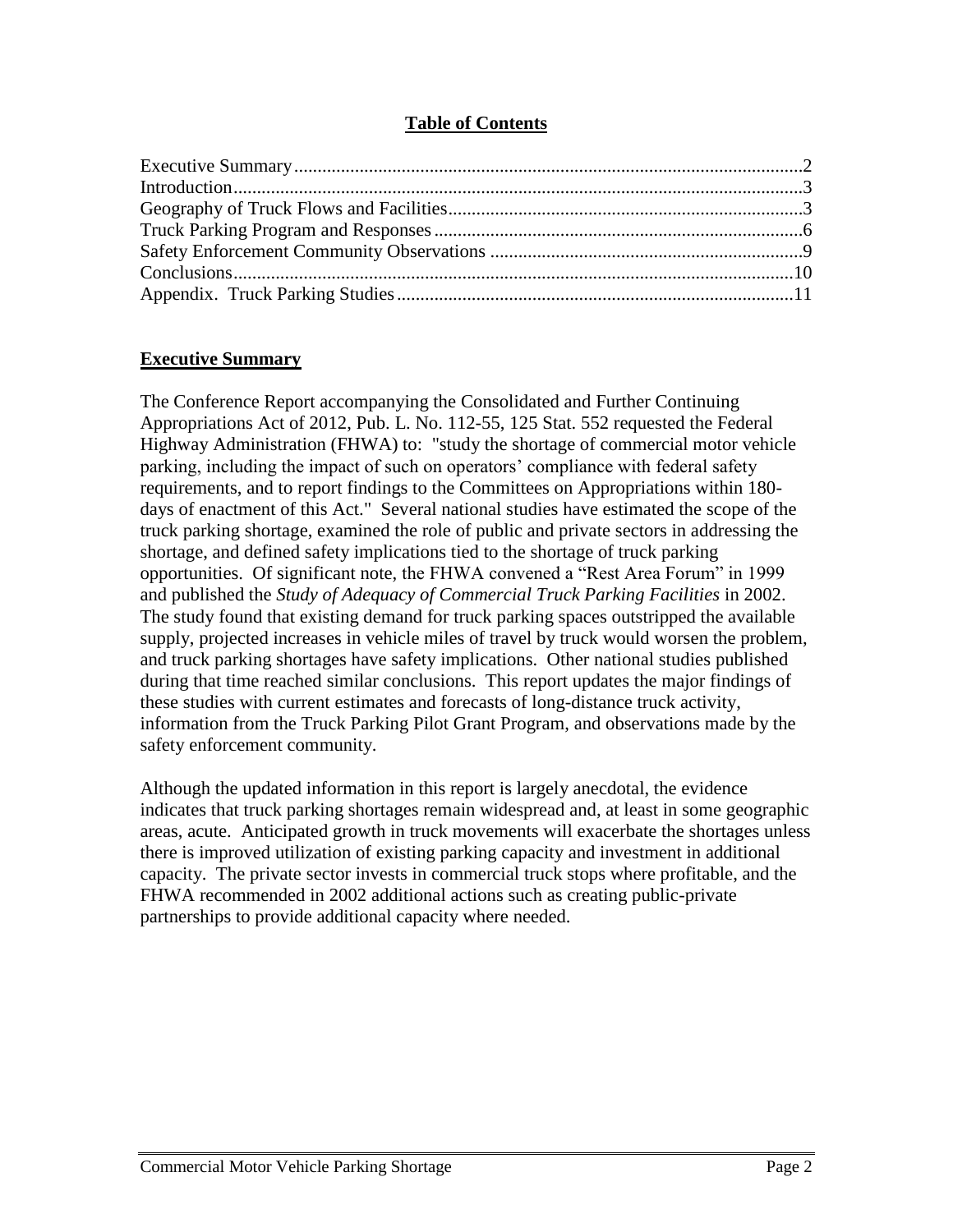## **Introduction**

The Conference Report accompanying the Consolidated and Further Continuing Appropriations Act of 2012, Pub. L. No. 112-55, 125 Stat. 552 requested the Federal Highway Administration (FHWA) to:

"study the shortage of commercial motor vehicle parking, including the impact of such on operators' compliance with federal safety requirements, and to report findings to the Committees on Appropriations within 180-days of enactment of this  $Act."$ <sup>1</sup>

The FHWA published a report, *Study of Adequacy of Commercial Truck Parking Facilities*, in 2002, which found that existing demand for truck parking spaces outstripped the available supply and that projected increases in vehicle miles of travel by truck would worsen the problem. The National Transportation Safety Board (NTSB) and the National Cooperative Highway Research Program (NCHRP) also conducted national studies during that time with similar conclusions. This report updates the major findings of these studies with current estimates and forecasts of long-distance truck activity, information from the Truck Parking Pilot Grant Program,<sup>2</sup> and observations made by the safety enforcement community. Finally, the report summarizes the findings of the national truck parking studies noted above and illustrative studies completed by individual States and metropolitan planning organizations (MPOs).

## **Geography of Truck Flows and Facilities**

The FHWA's Freight Analysis Framework (FAF) indicates that the volume of freight moved by long-distance trucking has grown since the national truck parking studies were completed a decade ago, and this growth increases the demand for places to park. The FAF integrates data from the Commodity Flow Survey and other sources to measure freight flows within and among regions and forecast freight flows through 2040. The FHWA also measures truck travel time through its Freight Performance Measures program, a cooperative venture with the trucking and communications industries that tracks the movement of over 400,000 trucks on major intercity highways. Together, the FAF and Freight Performance Measures program data are useful in identifying segments on the National Highway System that carry a significant level of highway freight and may require truck parking capacity.

According to the FAF, trucks carried 13.3 billion tons of freight in 2007, up 12 percent from 2002 when the FHWA study was published. Of the freight moved by truck in 2007, 1.0 billion tons were moved between places more than 500 miles apart. Most trucks hauling freight more than 500 miles need to stop during the journey because truckers are limited to 11 hours of driving followed by 10 consecutive hours of rest. With each truck carrying an average of 16 tons of cargo, the volume indicates that more than 173,000

 $\overline{a}$ 

 $1$  H. R. Conf. Rpt. 112-H7546 (Nov. 14, 2011).

<sup>&</sup>lt;sup>2</sup> Established by the Safe, Accountable, Flexible, Efficient Transportation Equity Act: A Legacy for Users, Pub. L. No. 109-59, 119 Stat. 1144.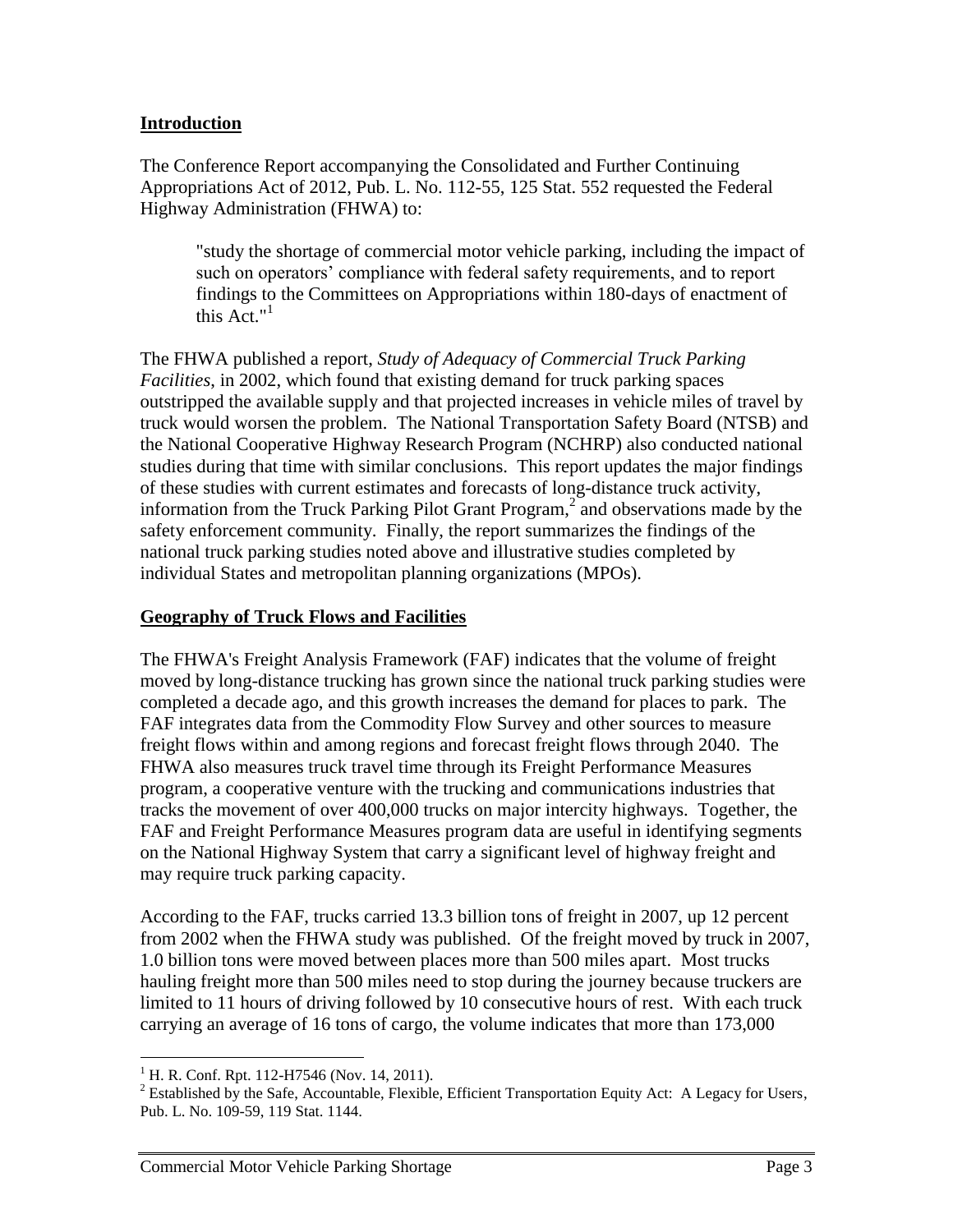trucks per day need a place to park during their journey. If tonnage increases 11 percent by 2020 after recovery from declines in 2008 and 2009 as forecasted by the FAF, then more than 190,000 long-haul trucks will need a place to park en route every day.

Figure 1 shows potential long-term growth in truck flows, and Figure 2 identifies many of the rest areas and truck stops that provide places for trucks to park. Commercial truck stops are located where the demand for fuel, food, and other services is profitably provided given land and other costs. Although the number of locations is extensive, the number of trucks accommodated at each facility varies from a few to several hundred. Moreover, approximately 1,700 miles of the Interstate System are more than 30 miles from the nearest rest area or truck stop.





**Notes:** Non-local freight trucks typically serve locations at least 50 miles apart. This map excludes trucks that are used in movements by multiple modes and for mail. **Source:** U.S. Department of Transportation, Federal Highway Administration, Office of Freight Management and Operations, Freight Analysis Framework, version 3.1.1, 2010.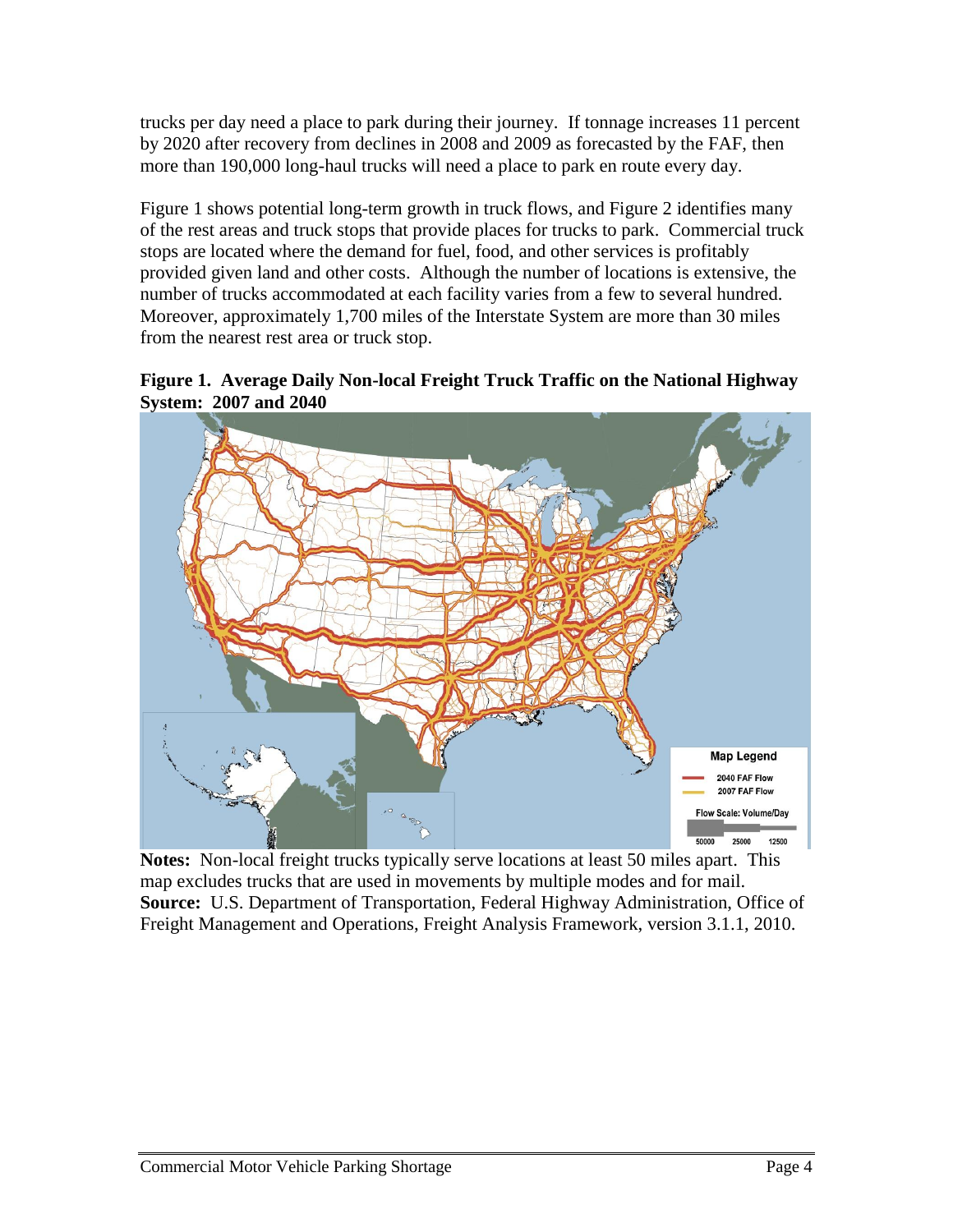

**Figure 2. Public Rest Areas and Private Truck Stops**

**Notes:** Locations may not be complete or current for some States. **X** indicates the truck stop on Interstate 40 at the border between Arizona and New Mexico cited in the text. **Source:** dieselboss.com, altaonline.com and findfuelstops.com.

Interstate 40 at the border between Arizona and New Mexico illustrates the limitations of currently available rest areas and truck stops shown in Figure 2. Data from the Freight Performance Measures program indicate that trucks leaving Southern California for the eastern United States will reach the 11-hour driving limit on the 80-mile stretch of Interstate 40 between Holbrook, Arizona, and Gallup, New Mexico. This portion of Interstate 40 carries, on average, more than 10,000 non-local trucks per day and has 300 parking spaces for trucks in 5 locations.

The Freight Performance Measures program database can be used to locate stopped trucks with enough precision to determine whether the truck is in a parking area or along the side of the road. The database represents only a portion of the trucking industry and is thus a conservative indicator of the problem. Using the facility closest to the center of the 80-mile stretch of Interstate 40 as an example, trucks are found along the frontage road and the truck-stop parking lot, suggesting that capacity is being exceeded. The database shows that the number of stopped trucks peaked after midnight in June 2011, the month sampled in Figure 3.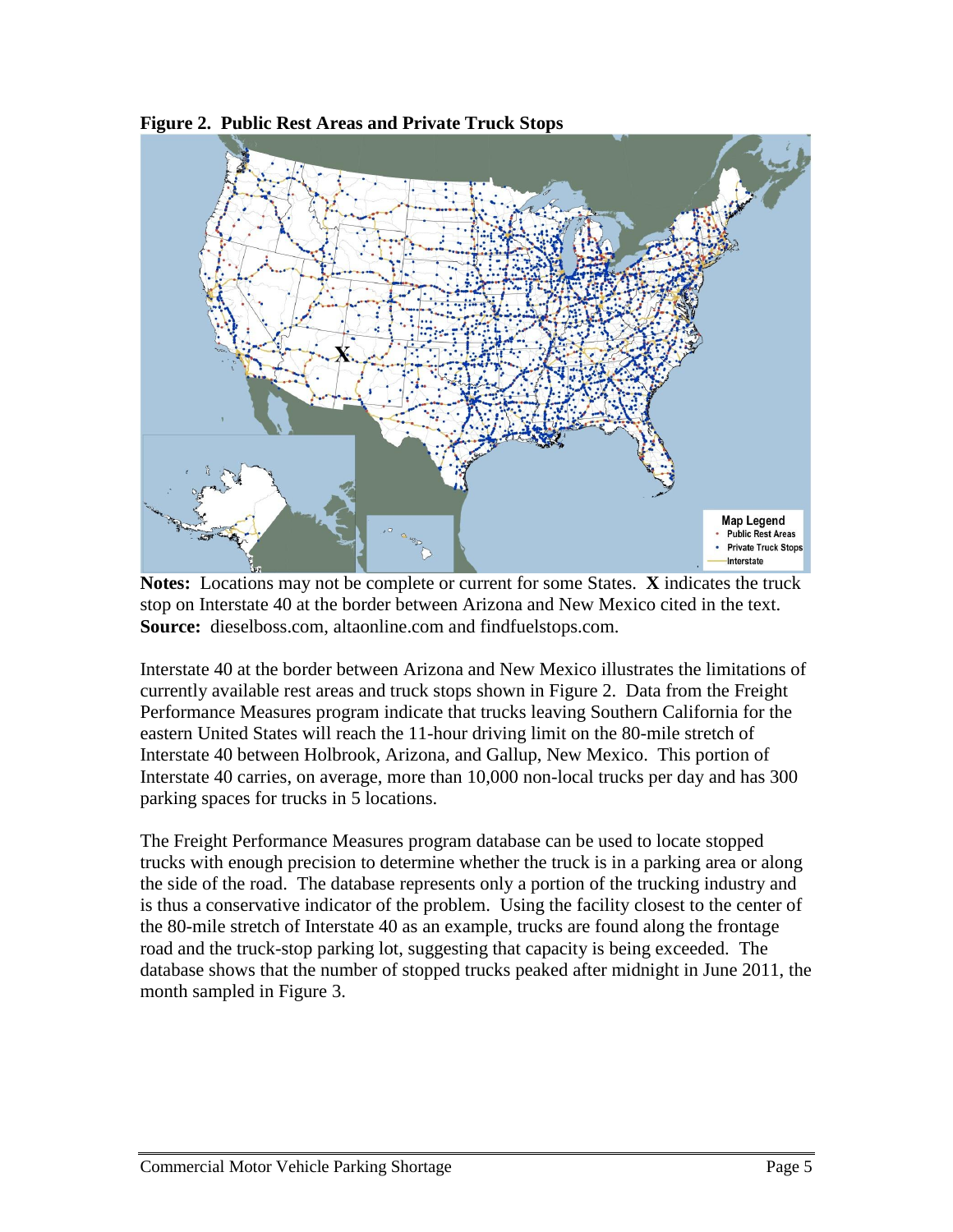

**Figure 3. Example of Demand for Truck Parking by Time of Day**

**Source:** U. S. Department of Transportation, Federal Highway Administration, Freight Performance Measures program database, 2012.

# **Truck Parking Program and Responses**

While construction of truck parking in rest areas is an eligible expense under the Federalaid Highway Program, such as the National Highway System and Surface Transportation Program categories, investments in building new truck parking spaces and facilities must compete with high priorities such as bridge preservation. Most truck parking capacity has been provided as part of full-service commercial truck stops on private land adjacent to major highways.

Section 1305 of SAFETEA-LU established "a pilot program to address the shortage of long-term parking for commercial motor vehicles on the National Highway System." Over \$30 million was made available from 2005 through 2012 for this program. Most projects funded through this program involve technology to detect and inform truck drivers of parking space availability, making better use of existing capacity, and some projects support construction of additional parking spaces. Awards to solutions based on Intelligent Transportation Systems in the early years of the program enabled very cost effective investments to be made through the program. In fiscal year 2011, the program saw the first significant investment in building new truck parking spaces; 6 projects were funded at \$7.2 million which added 325 new parking spaces. The cost per space may not be typical for the nation, particularly given wide variations in land costs among regions and between urban and rural areas.

State responses to the program indicate that the truck parking shortage remains widespread and acute. States have proposed projects costing more than \$231 million, eight times the amount of funds available for award. Only \$2.9 million is currently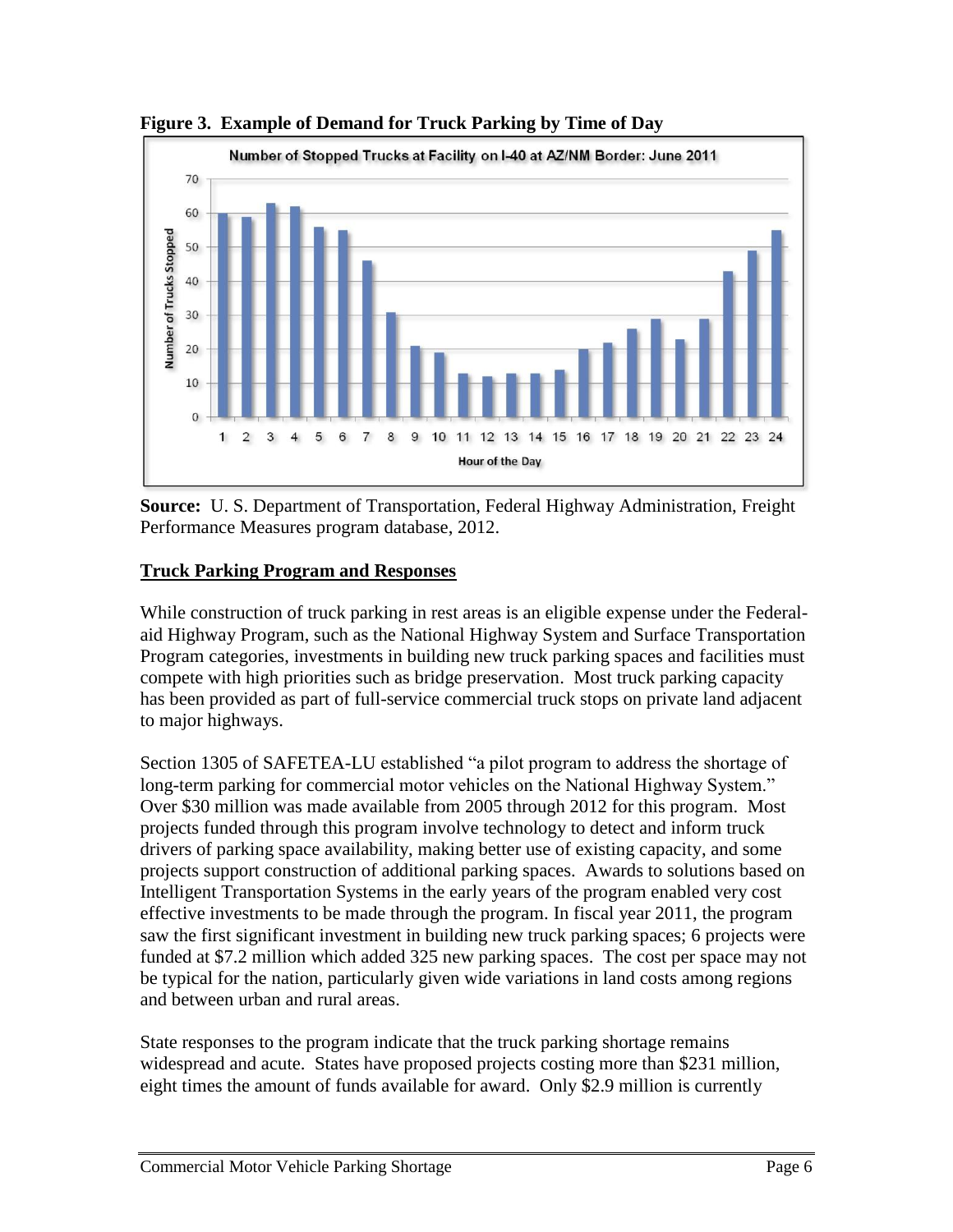available for the first round of project solicitations in FY 2012, for which FHWA has received 23 applications requesting almost \$49 million in grants.

The proposed projects, cost sharing plans, and the rigor by which the need for investment is justified vary substantially among the applications. Although the amount of grant requests is an imprecise measure of need given these variations, the geographic distribution of the grant requests shown in Table 1 indicates that the need for truck parking is spread throughout the Nation.

In August of 2011, the Secretary of Transportation awarded funds to the State of Florida to build additional parking spaces adjacent to a privately owned and operated truck parking facility to relieve a severe over demand condition experienced regularly at that location. Congress included this activity as an investment eligible for funding under the Truck Parking Pilot Program; this serves as a significant, positive example of the type of public/private partnerships envisioned by FHWA's 2002 Adequacy Study.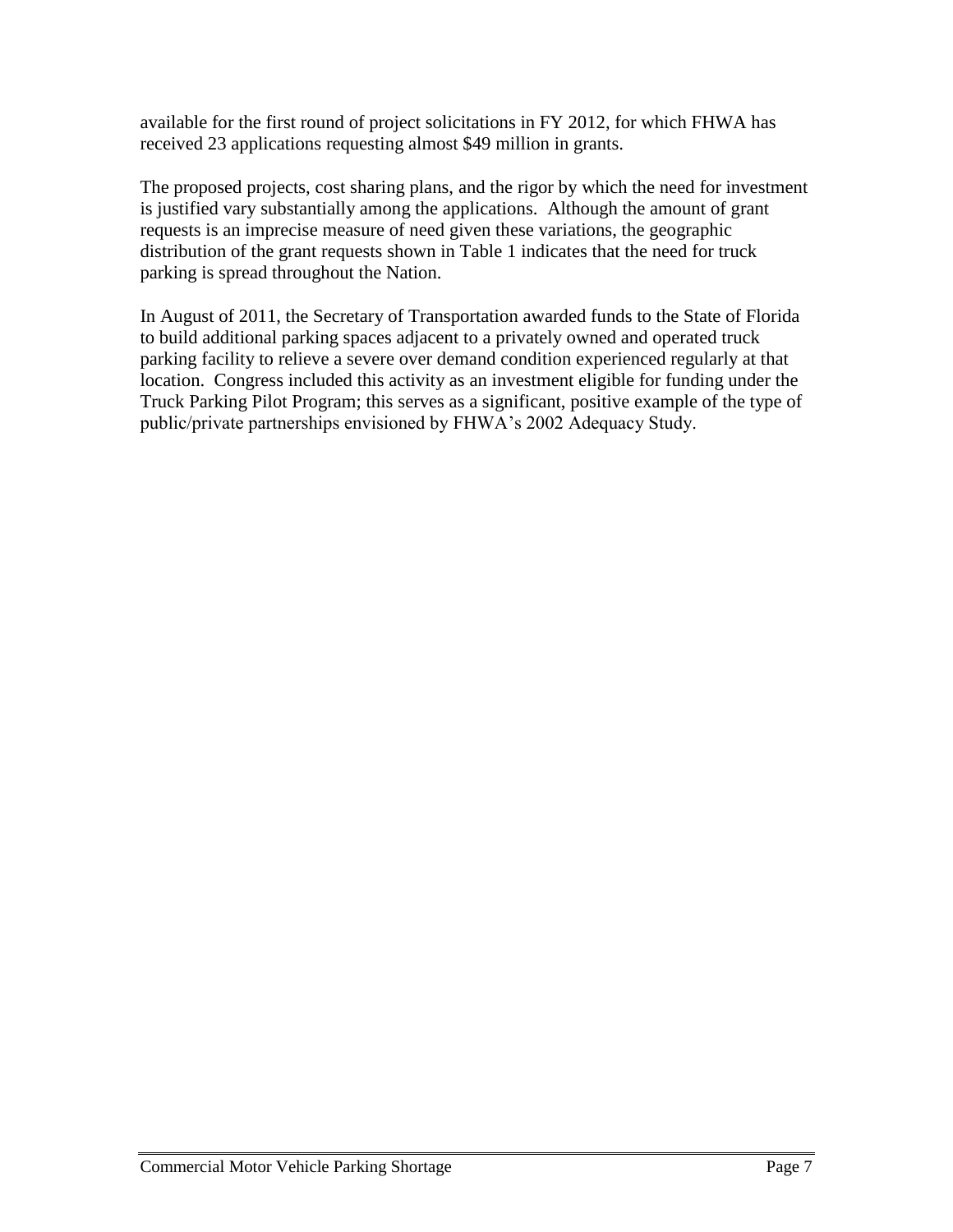# **Table 1. Section 1305 Grants: 2006-2012**

| <b>State</b>            | <b>Amount</b>    |
|-------------------------|------------------|
|                         | <b>Requested</b> |
| Alaska                  | \$2,300,000      |
| Arizona                 | \$14,100,000     |
| Arkansas                | \$8,792,000      |
| California              | \$12,830,000     |
| Colorado                | \$20,220,000     |
| Connecticut             | \$17,800,000     |
| Florida                 | \$11,020,712     |
| Georgia                 | \$360,000        |
| I-95 Corridor Coalition | \$10,500,000     |
| Idaho                   | \$840,000        |
| <b>Illinois</b>         | \$4,550,000      |
| Indiana                 | \$6,365,000      |
| Kentucky                | \$845,871        |
| Louisiana               | \$14,600,000     |
| Maine                   | \$2,800,000      |
| Maryland                | \$4,488,000      |
| Massachusetts           | \$380,000        |
| Michigan                | \$9,495,000      |
| Minnesota               | \$2,040,940      |
| Mississippi             | \$4,000,000      |
| Missouri                | \$5,234,170      |
| Nevada                  | \$16,277,222     |
| New Mexico              | \$777,000        |
| New York                | \$12,138,000     |
| North Dakota            | \$298,000        |
| Oklahoma                | \$1,464,000      |
| Oregon                  | \$3,526,268      |
| Pennsylvania            | \$4,100,000      |
| Rhode Island            | \$445,000        |
| South Carolina          | \$255,000        |
| Tennessee               | \$3,800,000      |
| Utah                    | \$6,320,132      |
| Virginia                | \$3,085,591      |
| Washington              | \$1,887,000      |
| West Virginia           | \$1,300,000      |
| Wisconsin               | \$6,403,444      |
| Wyoming                 | \$15,759,530     |
| <b>Total</b>            | \$231,397,880    |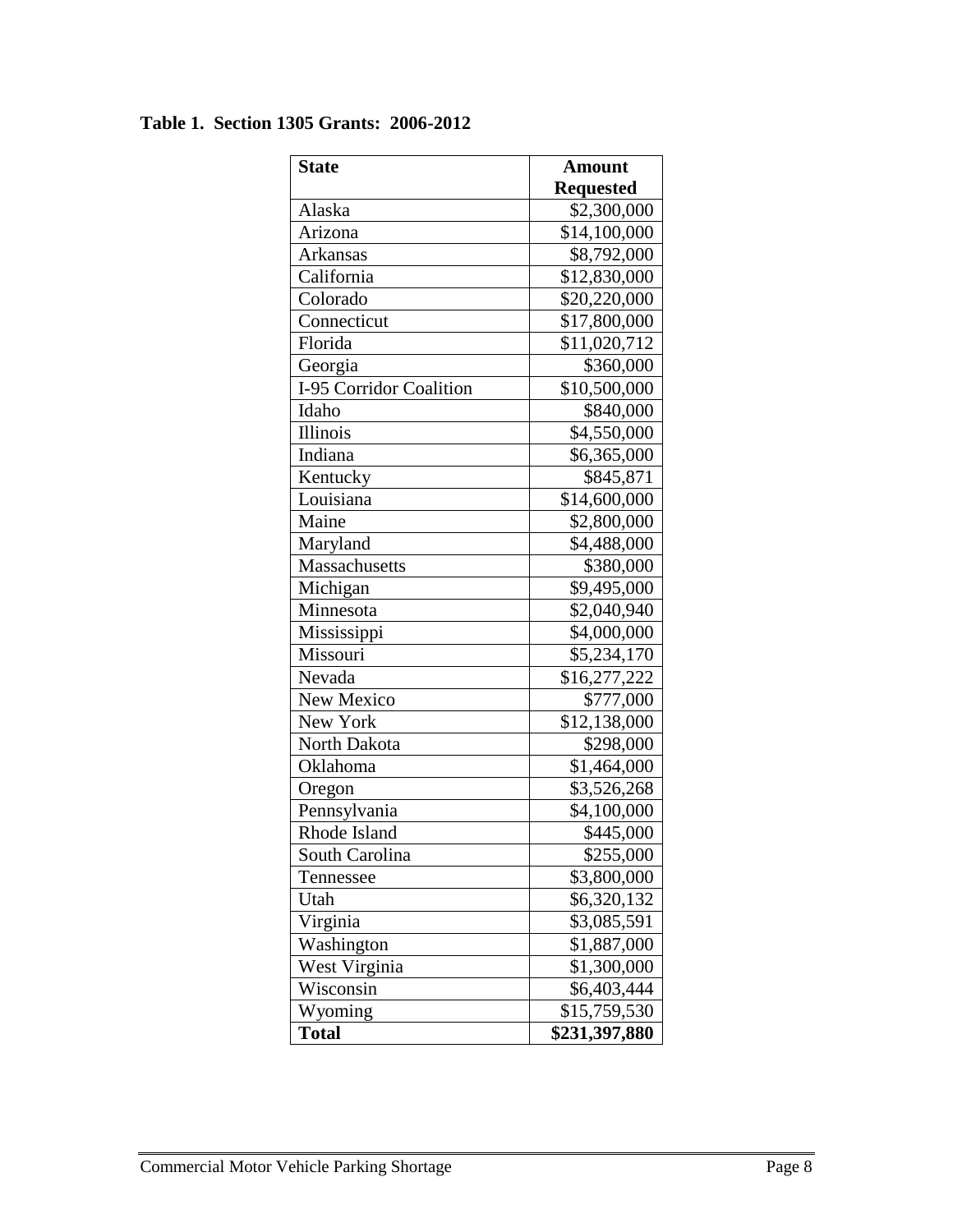## **Safety Enforcement Community Observations**

Parking shortages are a safety concern. As stated in the 2002 report, "an inadequate supply of truck parking spaces can result in two negative consequences: (1) tired truck drivers may continue to drive because they have difficulty finding a place to park for rest, and (2) truck drivers may choose to park at unsafe locations, such as the shoulder of the road and exit ramps, if they are unable to find available parking."

Current Hours of Service (HOS) regulations require a driver to take 10 consecutive hours off duty after driving a maximum of 11 hours. Drivers need to find parking facilities that will accommodate long-term rest during a multi-day trip, typically between places that are over 500 miles apart. Because most rest areas along the Interstate System do not accommodate a full 10 hours of undisturbed rest, and drivers do not want to lose time diverging from their route, some truckers park along the side of roads, on rest-area ramps, and in rest areas that restrict parking to less than 10 hours.

Truck parking data are not collected nationwide, but the Commercial Vehicle Safety Alliance (CVSA) obtained information from several State law enforcement agencies to provide anecdotal evidence of the truck parking problem. Table 2 summarizes the HOS violations, the truck parking violations, and the percentage of illegally parked truck drivers who report to the enforcement officer that they cannot find a parking space and are out of HOS.

| <b>State</b> | <b>HOS</b><br><b>Violations</b> | <b>Truck</b><br><b>Parking</b> | <b>Illegally Parked</b><br><b>Drivers Who</b> |
|--------------|---------------------------------|--------------------------------|-----------------------------------------------|
|              | 2011                            | <b>Violations</b>              | <b>Cannot Find a</b>                          |
|              |                                 | 2011                           | <b>Parking Space</b>                          |
|              |                                 |                                | and Are Out of                                |
|              |                                 |                                | <b>HOS</b>                                    |
| Colorado     | 3,048                           | 0                              | No data                                       |
| Idaho        | 2,506                           | 39                             | 25%                                           |
| Kentucky     | 2,078                           | 19                             | No data                                       |
| Maine        | 8,790                           | 12                             | 2%                                            |
| Minnesota    | 4,173                           | 30                             | $< 5\%$                                       |
| Missouri     | 15,798                          | No data                        | No data                                       |
| Montana      | 10,524                          | 0                              | 3%                                            |
| Nebraska     | 4,750                           | 342                            | 73%                                           |
| New Jersey   | 4,261                           | No data                        | No data                                       |
| Virginia     | 14,826                          | 140                            | No data                                       |
| Wisconsin    | 621                             | 90                             | 5%                                            |
| Total        | 70,754                          | 672                            |                                               |

# **Table 2. Commercial Motor Vehicle Violations in Selected States: 2011**

**Source:** CVSA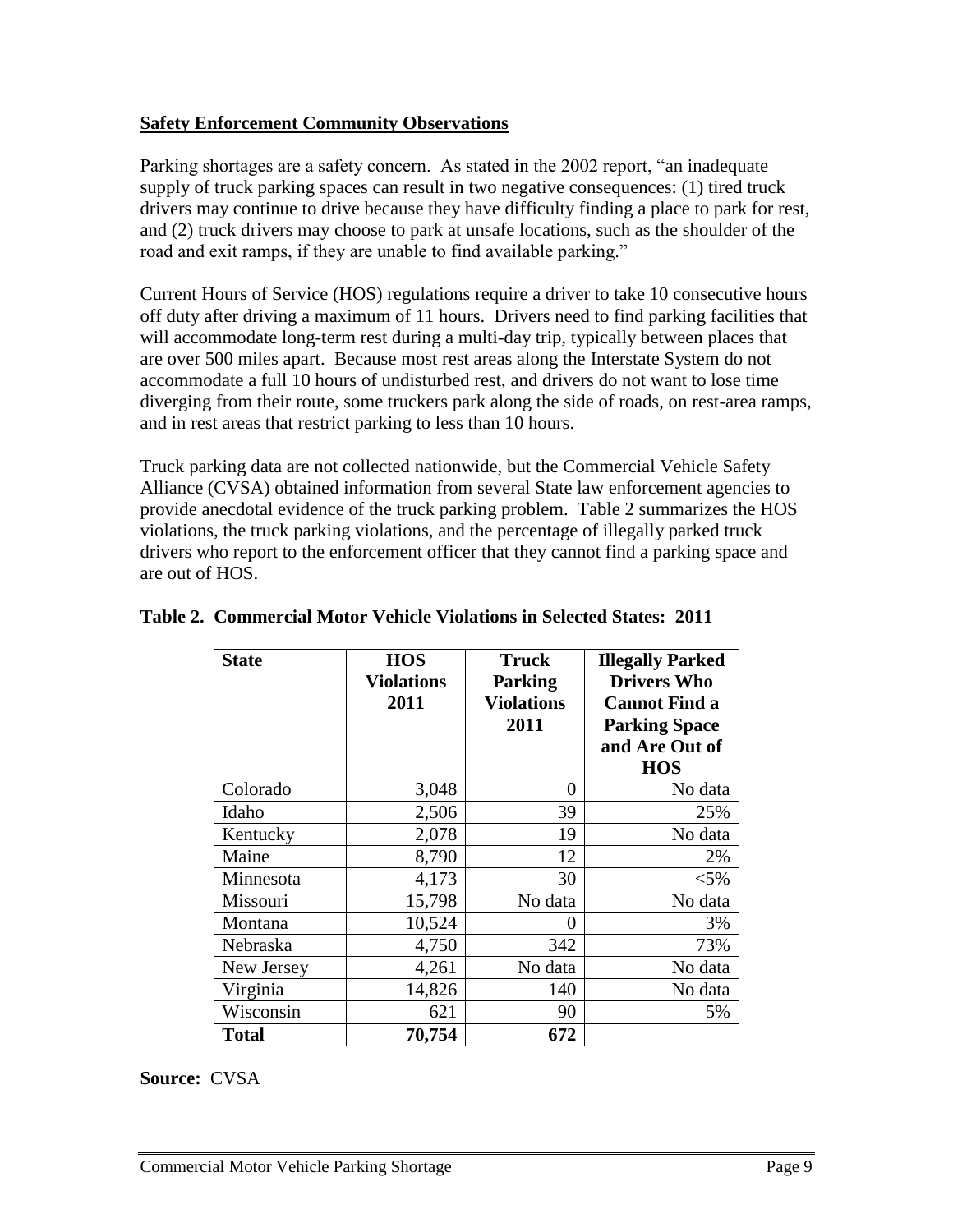Violation statistics may understate problems related to truck parking availability if enforcement officers are reluctant to cite truckers who are illegally parked and have reached their driving time limits under the HOS rules. Enforcement officers are presented with a difficult enforcement choice: force the driver to move the vehicle to a safer location when a driver has reached the HOS limit or leave the vehicle illegally parked.

# **Conclusions**

Although the updated information in this report is largely anecdotal, the evidence indicates that truck parking shortages remain widespread and, at least in some geographic areas, acute. Anticipated growth in truck movements will exacerbate the shortages unless the public and private sectors respond with improved utilization of existing parking capacity and investment in additional capacity. The private sector invests in commercial truck stops where profitable, and the FHWA recommended in 2002 additional actions such as creating public-private partnerships to provide additional capacity where needed. The award of funds to the State of Florida to build additional parking spaces adjacent to a privately owned and operated truck parking facility illustrates the type of public/private partnerships envisioned by FHWA's 2002 Adequacy Study.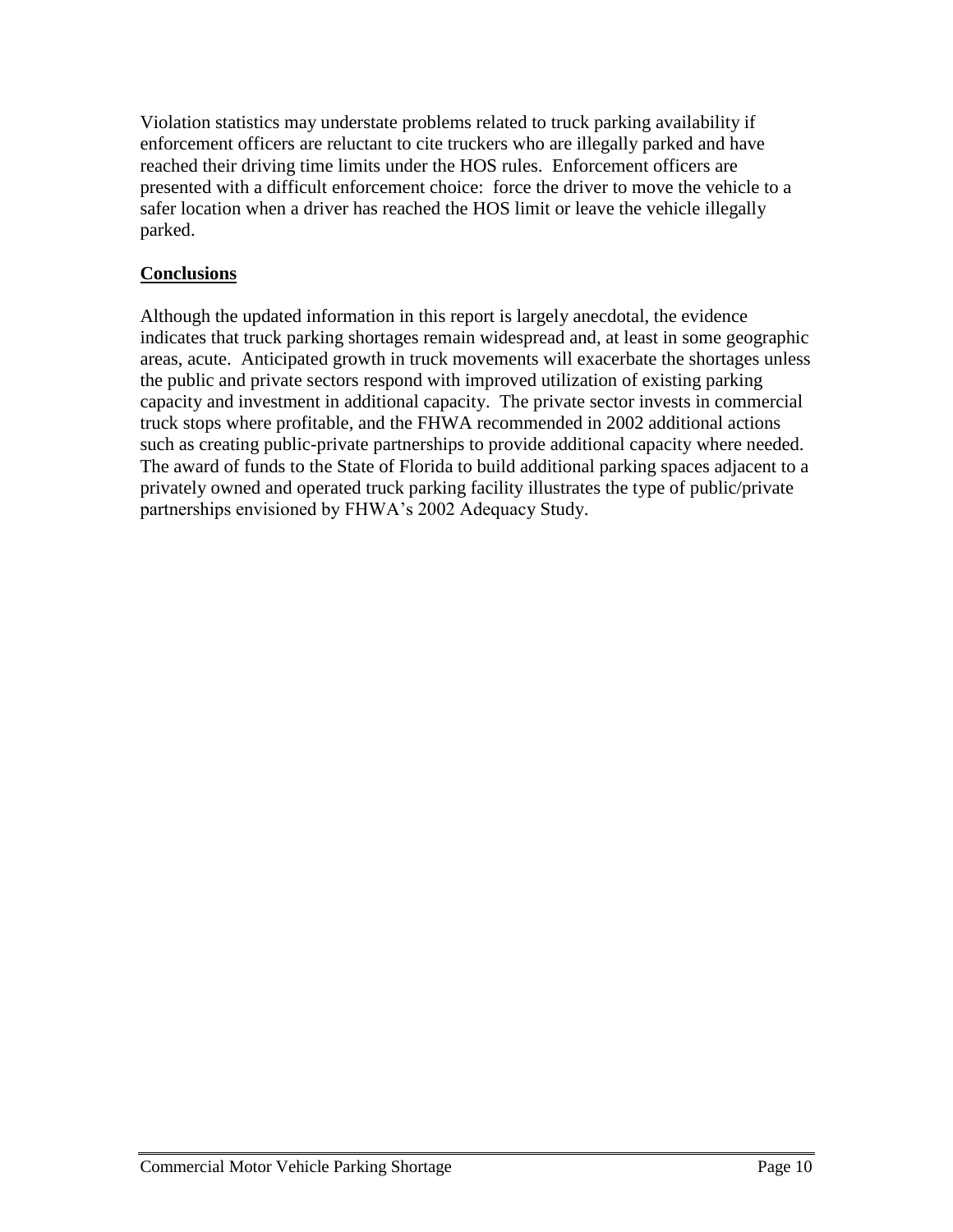# **Appendix. Truck Parking Studies**

#### National Studies

Four national studies, conducted between 1996 and 2003, established that truck parking shortages are a national problem that affects highway safety. The findings of these studies are summarized below.

#### *Study of Adequacy of Commercial Truck Parking Facilities – Technical Report* FHWA, 2002

This report covered a broad range of issues associated with truck parking, including an assessment of the adequacy of truck parking capacity based on a national inventory of truck parking spaces and truck parking demand models. The study determined that existing demand for truck parking spaces outstripped the available supply and that projected increases in vehicle miles of travel by truck would worsen the problem. It also reported that plans for expansion of parking capacity were firm in 15 States and under consideration in an additional 22 States. Moreover, the study noted that 16 States were planning to improve the availability and utilization of truck parking facility locations using approaches based on Intelligent Transportation System technology.

#### *Dealing with Truck Parking Demands*

## NCHRP Synthesis 317, 2003

This study, which updated the 2002 FHWA report, surveyed truck parking facilities in all 50 States, the District of Columbia, and Puerto Rico. The study found that most truck parking spaces were located at commercially-owned facilities, and the shortage problem is concentrated at public rest areas.

#### *Highway Special Investigation Report: Truck Parking Areas* NTSB, 2000

This report indicated that the shortage of adequate truck parking facilities was a contributing factor to crashes involving trucks. The NTSB found that 80 percent of public rest areas and 53 percent of private truck stops experienced more demand than could be accommodated on a daily basis. The NTSB also reported that States with restrictions on the number of hours a driver was allowed to stop at a public rest area impeded trucker compliance with HOS regulations.

#### *Commercial Driver Rest and Parking Requirements: Making Space for Safety* FHWA, 1996

This study found that 90 percent of truck drivers surveyed experienced a significant shortage of truck parking spaces during the overnight hours. It noted that the duration of stays at public and private stops differed considerably and that a surplus of private spaces did not compensate for a shortage of spaces at public rest areas. The study estimated that between \$489 million and \$629 million were needed to meet future truck parking needs.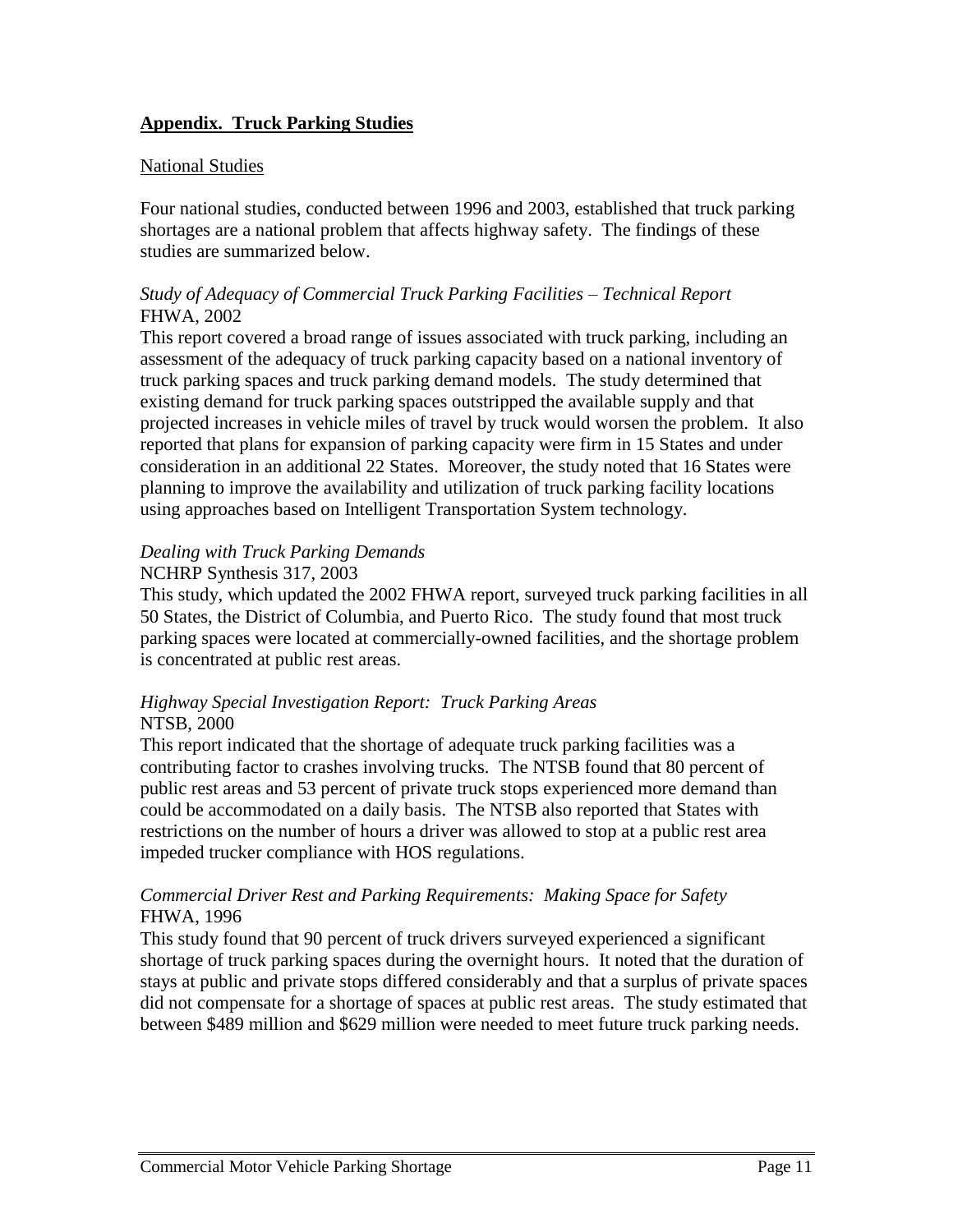#### Illustrative Studies by States and MPOs

In response to concerns that truck parking capacity is inadequate, the American Association of State Highway and Transportation Officials developed the *Guide for Development of Rest Areas on Major Arterials and Freeways*. This guide has helped States to conduct their own studies of truck parking or incorporate analysis of truck parking capacity into statewide planning efforts. The MPOs also have conducted truck parking studies. Several of these efforts have collectively identified a demand for over 25,000 spaces in 14 States. Summaries of illustrative study findings and methodologies are presented below.

#### *Arkansas (2006)*

Between 2003 and 2006, the number of parked trucks increased by 31 percent. This can be attributed to the overall increase in the numbers of trucks on the roadways and to timein-service rule changes. If all trucks parked in only marked spaces, there would be a deficit of 38 designated parking spaces. If additional truck parking spaces were made available at closed rest areas, weigh stations and inspection stations, there would be a surplus of 78 designated parking spaces. However, not all of these closed sites could be converted to designated truck parking areas due to safety, security, and nuisance concerns from local officials as well as complaints from residents and business owners in the area.

#### *California (2010)*

In California, 78 percent of respondents on Interstate 5 have encountered truck stops that were too full.

*Maryland (2005)*

In Maryland, 270 trucks were parked at 34 locations where signs prohibited parking.

#### *Miami-Dade County, Florida (2010)*

The county provides 293 parking spaces, but has a demand for 12,000 spaces requiring 1,177 acres of property.

#### *New York (2010)*

There are approximately 3,600 truck parking spaces along State corridors, and nearly 80 percent of these are provided by privately owned truck stops. More than half of New York State rest areas experience truck parking shortages on any given night, and many experience demand far in excess of capacity with trucks parking on ramp shoulders and in car parking spaces. In general, shortages occur in the late evening to early morning period. There are a number of rest areas experiencing shortages that are located close to large private truck stops.

#### *Tennessee*

The total supply of spaces in all rest areas and pull-out areas in the State is estimated to be 767. The actual number of parked trucks along Interstate highways is 1,224. Thus, approximately 470 trucks were parked along shoulders of ramps and through lanes and, in some cases, at undesignated locations inside a rest area or pull-out area. This